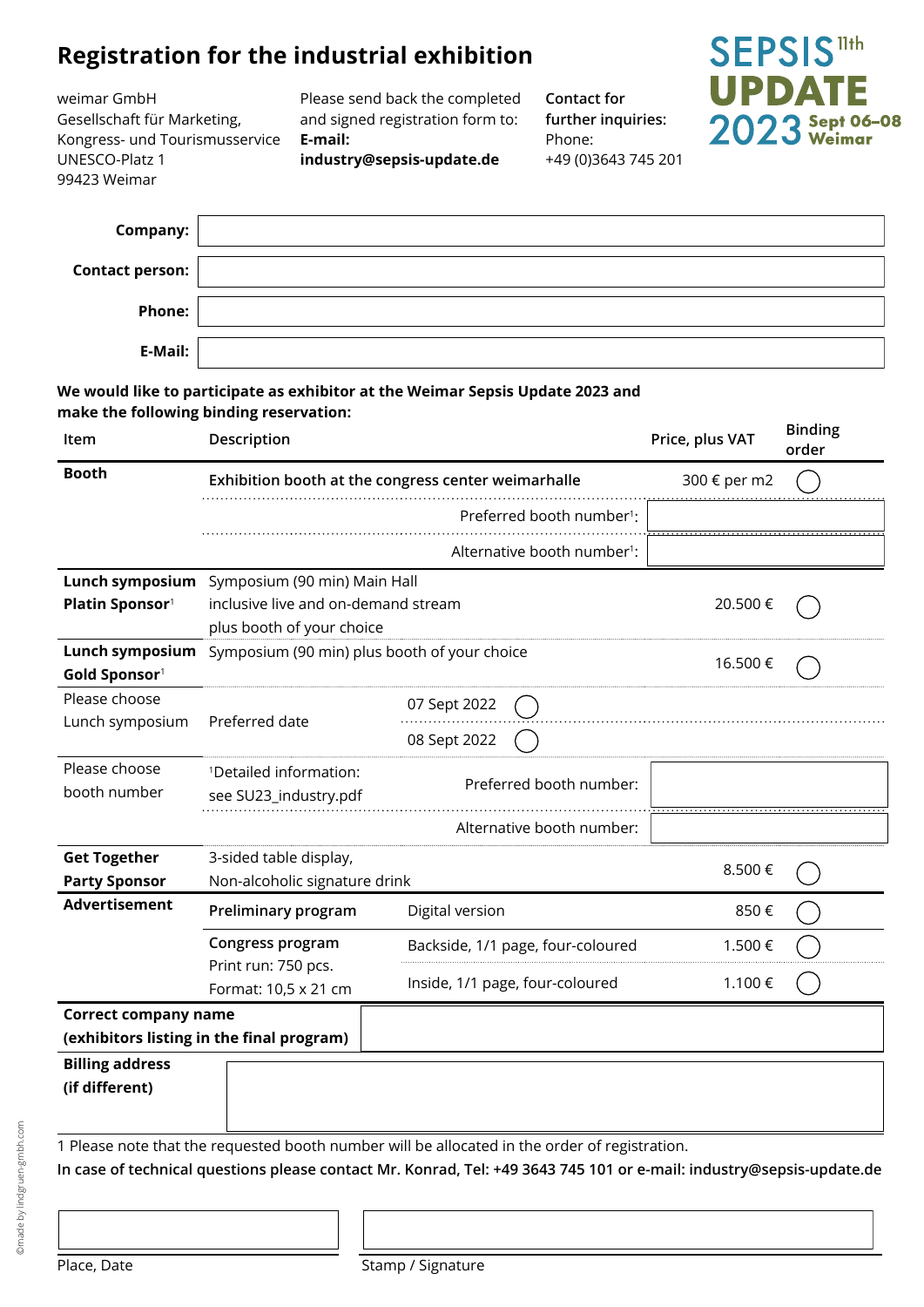# **Sponsoring: Digital Features**

weimar GmbH Gesellschaft für Marketing, Kongress- und Tourismusservice UNESCO-Platz 1 99423 Weimar

Please send back the completed and signed registration form to: **E-mail: industry@sepsis-update.de**

**Contact for further inquiries:** Phone: +49 (0)3643 745 201



| Company:               |  |
|------------------------|--|
| <b>Contact person:</b> |  |
| <b>Phone:</b>          |  |
| E-Mail:                |  |

## **Please note that sponsorship possibilities are in demand - please contact us early.**

If all sponsorship opportunities have already been allocated, we can jointly consider other options.

#### **As Platin or Gold Sponsor a wide range of digital features are included. Please check SU23\_industry.pdf We would like to support the Weimar Sepsis Update 2023 as a sponsor.**

| Item                                                | Description                                                                      | We are<br>interested | <b>Binding</b><br>order |
|-----------------------------------------------------|----------------------------------------------------------------------------------|----------------------|-------------------------|
| Website:<br>sponsorship announcement                | Your name and logo: $1.350 \in$                                                  |                      |                         |
| Virtual Congress Venue:<br>sponsorship announcement | Your name and logo: $1.350 \in$<br>Including microsite for short presentation of |                      |                         |
|                                                     | your company: $1.850 \in$                                                        |                      |                         |
| Poster Awards                                       | 1st poster prize: 2.000 €                                                        |                      |                         |
|                                                     | 2nd poster prize: 1.800 €                                                        |                      |                         |
|                                                     | 3rd poster prize: 800 €                                                          |                      |                         |

Place, Date Stamp / Signature